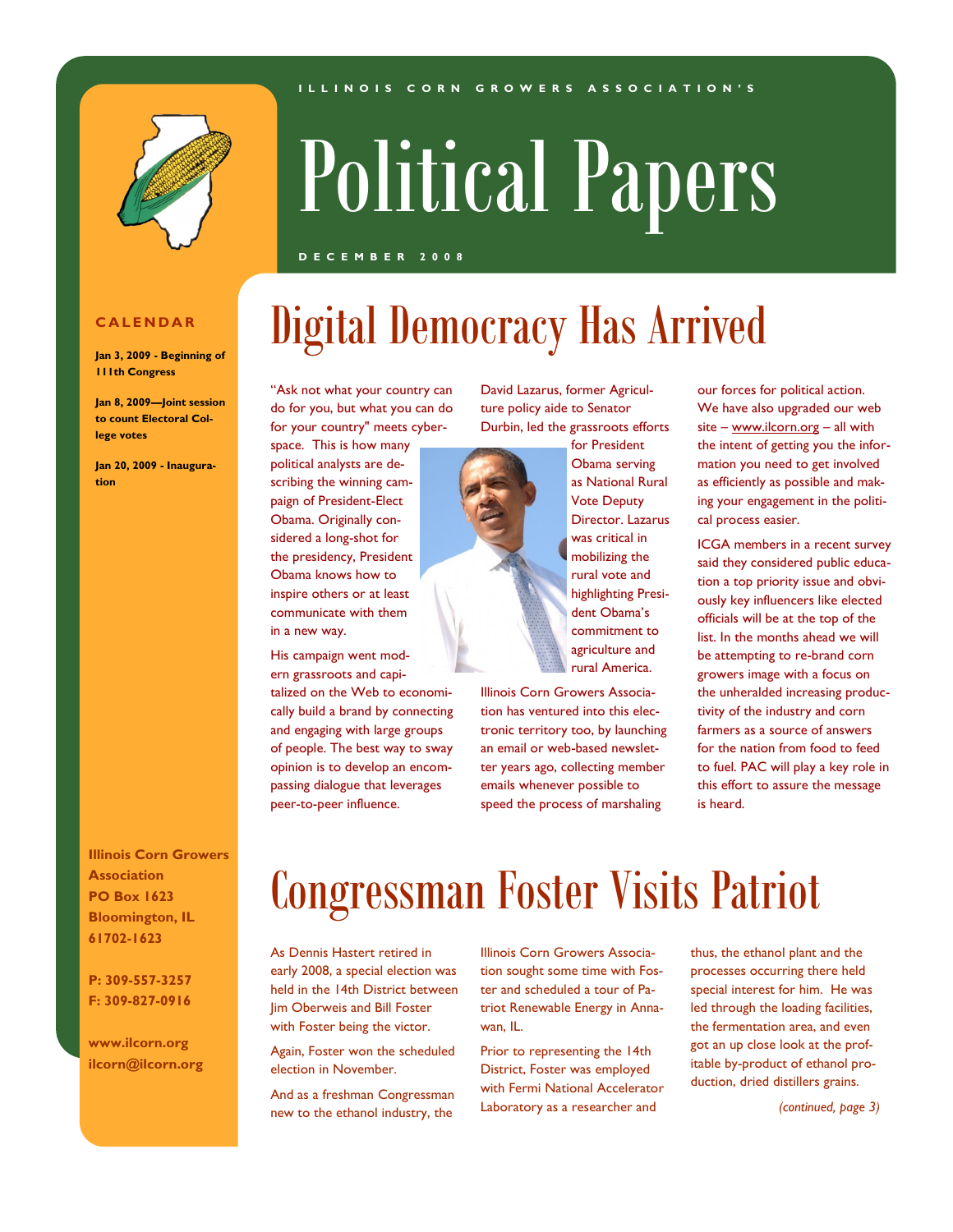#### **P A G E 2**



**Sending your PAC donation on a personal check ensures that we can get the maximum benefit** 

### Political Action Committee 101

Political Action Committees (PACs) are highly regulated and have a variety of rules that they must abide by. For ICGA's PAC, the federal guidelines are the ones we most concern ourselves with. State guidelines vary by state and Illinois has a more open structure regarding how state PAC monies are solicited, collected, and distributed.

Federal PACs are restricted on the sort of monies that they accept. Only personal checks,

personal money orders, or personal credit cards may be used to make a Federal PAC donation.

Additionally, donations to the Federal PAC are not tax deductable.

During our yearly PAC solicitations, ICGA tries to clearly state that personal checks must be used if you plan to donate to the PAC. However, occasionally some company/ farm checks are sent in as an oversight by the donor.

Because our Illinois guidelines are more relaxed, we are able to accept company checks or credit cards and we place those PAC donations into our State PAC account.

If you do decide to donate to the ICGA PAC, please always consider using a personal check. With the Federal guidelines being more strict, Federal PAC dollars are hard to come by and we always appreciate those personal check or credit card contributions.

### **from your donation.** Changes on the Federal Horizon

The November elections are going to mean a significant change to the Illinois Congressional Delegation. Perhaps the largest change will be the hole left by President-elect Barack Obama as he heads to the White House and taking with him several Illinois politicians.

Several names have been thrown around for his replacement, such as Rep. Jesse Jack-

son, Jr, Rep. Janice Schakowsky, and even retiring Illinois Senate President Emil Jones. But while we don't have any idea who Gov. Blagojevich will actually nominate for this position, we do know that Senator Durbin hopes for a fellow Senator that will continue to help carry the best interests of Illinois into the Senate Chamber. As Majority

Leader, Senator Durbin must not only advocate for Illinois but for the interest of the party as a whole.

Obama's road to the White House has also caused a ripple effect throughout Illinois as he gathers up his trusted friends to serve in various capacities in Washington. Right now, the primary vacancy is in the 5th District with Rahm Emanuel's appointment as Chief of Staff for President-Elect Obama. Emanuel's seat will be filled by special election within 115 days of his resignation which has not yet been received.

Other key elections were held in the 11th and 18th Congressional Districts as Rep. Jerry Weller and Rep. Ray LaHood retire. Winning in the 11th District is former Illinois State Senator Debbie Halvorson, a democrat from Crete, IL who was also

*(continued, page 4)*

**Newly elected Congresswoman Debbie Halvorson (center) poses with Jim and Pam Robbins at their home in Peotone. ICGA looks forward to working with Halvorson in the coming 111th Congress.**

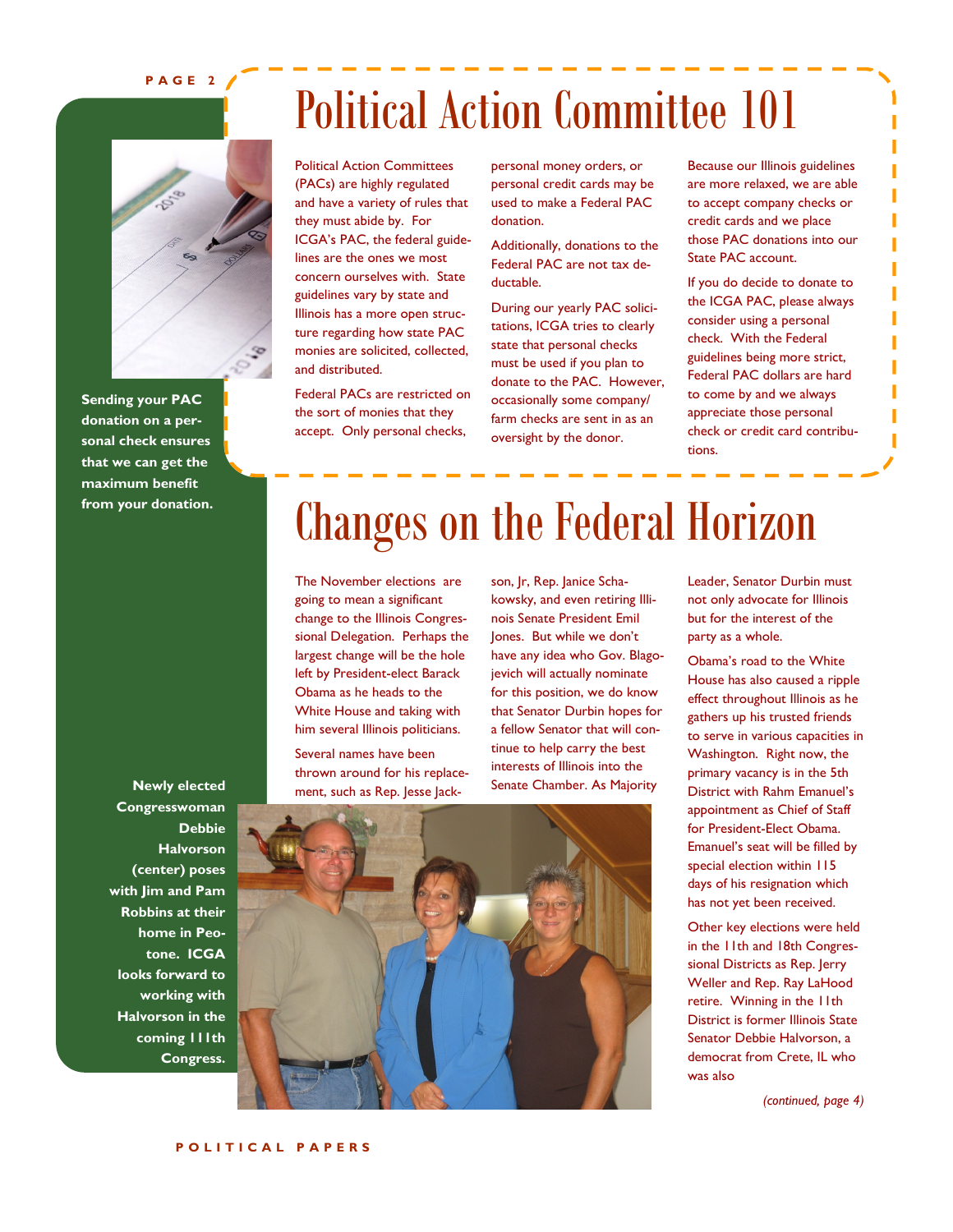#### **D E C E M B E R 2 0 0 8 P A G E 3**

## Foster Visits Patriot Renewable Energy (cont.)



But visiting the ethanol plant as a Congressman and not a researcher meant that he also asked a lot of questions about the jobs created at the plant, the affect of higher natural gas costs on their bottom line,

**Congressman Bill Foster, replacing Denny Hastert in the 14th Congressional District, visited Patriot Renewable Energy to learn more about the ethanol industry and the impact on his district.**

and exactly how many bushels of corn the plant plans to utilize, assisting Foster's producer constituents in the process.

President and CEO of the plant, Gene Griffith, addressed the Congressman and others that had come for the tour, indicating that Patriot is the largest "grass roots" project ever developed in the north western part of the state.

Because of the timing of the event, Foster was also concerned about Patriot's access to capitol for the project and whether or not similar projects will have the same access to lending opportunities given our nations current lending crisis. Griffith agreed that these sorts of projects will face many more hardships in the years to come.

*of Cullterton to the top Senate post is seen as an opportunity by Democrats … to more easily move legislation."*

*"The ascension* 

## Four Tops May Offer New Harmony

The election of new Democratic and Republican leadership in the Illinois Senate, half of whom make up "the Four Tops," provide a new potential for unlocking the stalemate in the Illinois State Capitol among the Senate, House, and Governor. The retirement and early resignation of former Senate President Emil Jones, Jr., has allowed Sen. John Cullerton, Chicago, to become head of the Democratic caucus, tantamount to his expected election as President of the Senate. And unlike traditions in the past when unsuccessful leadership candidates were relegated to lowly positions, Cullerton has indicated that his chief opponent Sen. James Clayborne, East St. Louis, will become the Senate Majority Leader. Clayborne fills the post vacated by Sen. Debbie Halvorson, who has recently been elected to Congress and will not return to the Illinois Senate.

At the same time the Democrats were reorganizing, the Republicans were on a parallel path, which observers estimated had not occurred for several decades. The GOP minority in the Senate will be lead by Sen. Christine Radogno. Sen. Radogno's candidacy was supported by Sen. Frank Watson, who lead the Senate Republicans for 6 years, but was felled by a stroke just prior to the election. He relinquished his leadership position, but has retained his Senate seat.

Since the Democrats have a vetoproof majority in the Senate, the GOP remains the "loyal opposition," but Sen. Radogno will take on her new role when the House and Senate leaders—the Four Tops discuss operational and policy issues or meet with the governor.

The greatest potential for change in the political stalemate lies with Sen. Cullerton. He is politically closer to House Speaker Madigan and farther from the governor than his predecessor Sen. Emil Jones, Jr. The ascension of Cullerton to the top

Senate post is seen as an opportunity by Democrats to utilize dynamite to unclog a logjam in the Illinois legislative river, and more easily move legislation through the House and Senate, which had frequently been held up by Sen. President Jones.

Cullerton says his agenda has capital improvement legislation and education funding at the top.

Democrats and Republicans in the Illinois House re-elected their caucus leaders, Democrat Mike Madigan, Chicago, and Republican Tom Cross, Oswego.



**Senator Frank Watson and IL Corn leader Greg Guenther talked about ethanol issues at the E85 Mustang Challenge in October.**